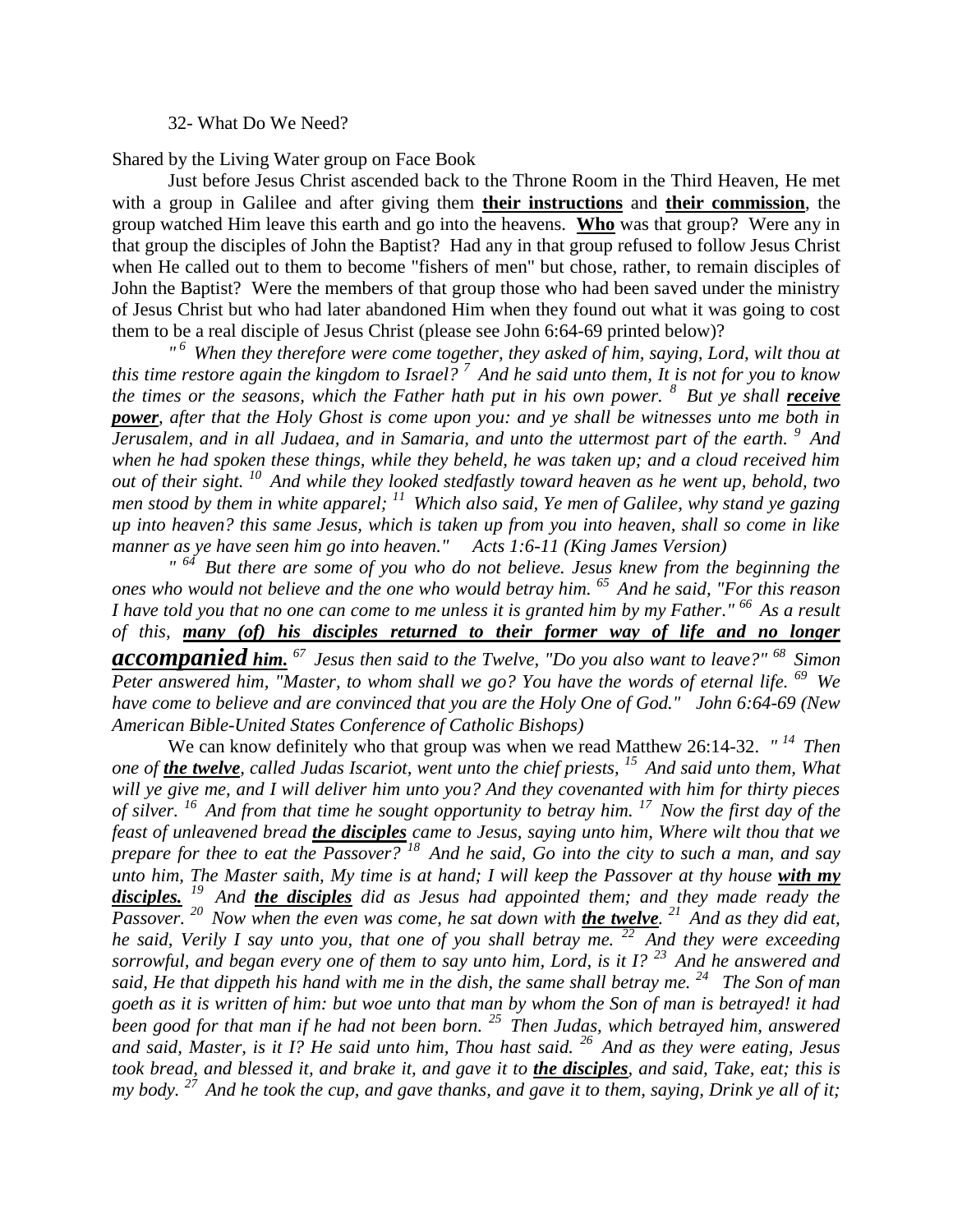*<sup>28</sup>For this is my blood of the new testament, which is shed for many for the remission of sins. <sup>29</sup> But I say unto you, I will not drink henceforth of this fruit of the vine, until that day when I drink it new with you in my Father's kingdom. <sup>30</sup>And when they had sung an hymn, they went out into the mount of Olives. <sup>31</sup>Then saith Jesus unto them, All ye shall be offended because of me this night: for it is written, I will smite the shepherd, and the sheep of the flock shall be scattered abroad. <sup>32</sup>But after I am risen again, I will go before you into Galilee." Matthew 26:14-32 (King James Version)* 

Who did Jesus Christ appoint to meet him in Galilee? **HIS DISCIPLES!** Why is that important? Because **none** of the disciples who had chosen to remain with John the Baptist were in the upper room when Jesus Christ instituted what we call **the Lord's Supper** even though most of the disciples who had chosen to remain with John the Baptist were just as saved as His disciples were. But they were not included when **the Lord's Supper** was instituted. So we find that not all of the redeemed who were alive on the earth at that time were invited to participate when Jesus Christ instituted **the Lord's Supper!** We can see that the Holy Spirit led Paul to record in his first letter to the church in Corinth that the practice of observing **the Lord's Supper was only passed down through subsequent scriptural churches to our present day!** 

*" <sup>17</sup>Now in this that I declare unto you I praise you not, that ye come together not for the better, but for the worse. <sup>18</sup>For first of all, when ye come together in the church, I hear that there be divisions among you; and I partly believe it. <sup>19</sup>For there must be also heresies among you, that they which are approved may be made manifest among you. <sup>20</sup>When ye come together therefore into one place, this is not to eat the Lord's supper. <sup>21</sup>For in eating every one taketh before other his own supper: and one is hungry, and another is drunken. <sup>22</sup>What? have ye not houses to eat and to drink in? or despise ye the church of God, and shame them that have not? What shall I say to you? shall I praise you in this? I praise you not. <sup>23</sup>For I have received of the Lord that which also I delivered unto you, That the Lord Jesus the same night in which he was betrayed took bread: <sup>24</sup>And when he had given thanks, he brake it, and said, Take, eat: this is my body, which is broken for you: this do in remembrance of me.* <sup>25</sup> After the same manner also *he took the cup, when he had supped, saying, This cup is the new testament in my blood: this do ye, as oft as ye drink it, in remembrance of me. <sup>26</sup>For as often as ye eat this bread, and drink this cup, ye do shew the Lord's death till he come. <sup>27</sup>Wherefore whosoever shall eat this bread, and drink this cup of the Lord, unworthily, shall be guilty of the body and blood of the Lord. <sup>28</sup> But let a man examine himself, and so let him eat of that bread, and drink of that cup. <sup>29</sup>For he that eateth and drinketh unworthily, eateth and drinketh damnation (*κρίμα - prounced "kree' mah" in English and meaning "judgment", that is, "divine discipline") *to himself, not discerning the Lord's body. <sup>30</sup>For this cause many are weak and sickly among you, and many sleep. <sup>31</sup>For if we would judge ourselves, we should not be judged. <sup>32</sup>But when we are judged, we are*  **chastened of the Lord**, that we should not be condemned with the world.<br><sup>33</sup> Wherefore my brethren when we come together to get taking and for gradier <sup>34</sup> And if *<sup>33</sup>Wherefore, my brethren, when ye come together to eat, tarry one for another. <sup>34</sup>And if any man hunger, let him eat at home; that ye come not together unto condemnation. And the rest will I set in order when I come." 1 Corinthians 11:17-34 (King James Version)* 

The Lord calls us to be good separators, not good mixers. When a "church" grows so large that they are not able to judge those they are allowing to observe the Lord's Supper, every individual member is in trouble because, as a member of that "church", they are responsible for what that "church" practices. <sup>"9</sup> *I wrote unto you in an epistle not to company with fornicators: <sup>10</sup>Yet not altogether with the fornicators of this world, or with the covetous, or extortioners, or with idolaters; for then must ye needs go out of the world. <sup>11</sup>But now I have written unto you not*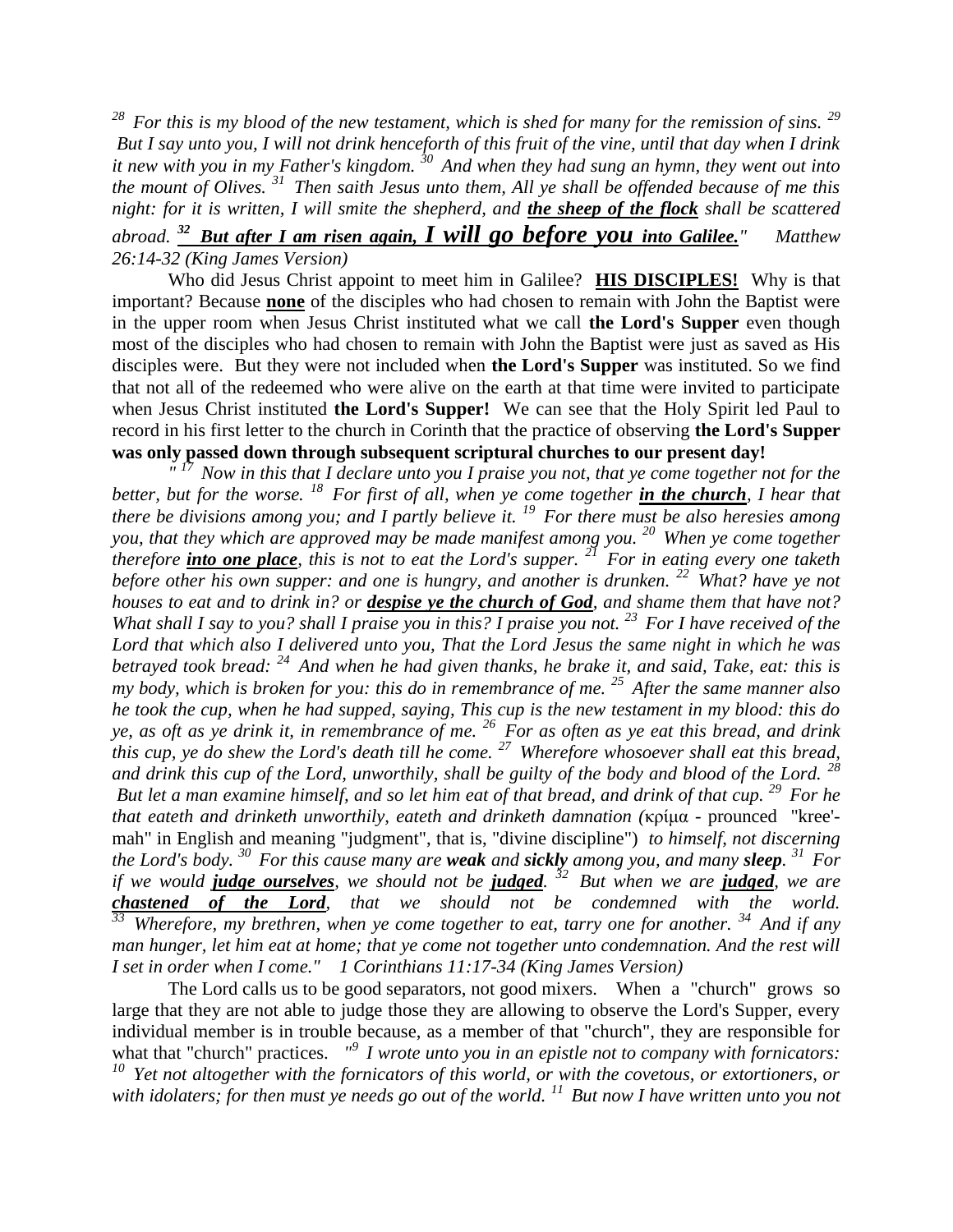*to keep company, if any man that is called a brother be a fornicator, or covetous, or an idolater, or a railer, or a drunkard, or an extortioner; with such an one no not to eat. <sup>12</sup>For what have I to do to judge them also that are without? do not ye judge them that are within? <sup>13</sup>But them that are without God judgeth. Therefore put away from among yourselves that wicked person." 1 Corinthians 5:9-13 (King James Version)* 

Again, **none** of the disciples who had chosen to **remain** with John the Baptist nor any of His former disciples who had **abandoned** Him, were in the upper room when Jesus Christ made an **appointment** to meet **His** disciples in Galilee! So that answers the question. We know definitely who met Jesus Christ in Galilee and so we know definitely who received the **instructions** and **the commission**. Therefore, **none** of the saved disciples who had chosen to remain with John the Baptist nor any of His former disciples who had abandoned Him were present in the upper room when Jesus Christ gave what we call **the Great Commission**.

Jesus commissioned the members of His local churches (1) to make disciples, (2) to baptize them by the authority of the Father, the Son and the Holy Spirit and (3) to teach the new members all the things that He had taught them. We would like continue the thought of the previous Bible lesson, 31- Sharing The Truth With Everyone, where we shared information about a gift that is available to us from God to enable us to accomplish this work. This gift is so important to God's scriptural churches that Jesus instructed the Church in Jerusalem **to wait** until they received it and then they could be witnesses for Him in Jerusalem, Judaea, Samaria and unto the uttermost parts of the earth (Acts 1). In these next few lessons **we will repeat again** many of the truths we have already shared in previous Bible lessons and we intend to also go into further detail because it is so important.

*" <sup>1</sup>The former treatise have I made, O Theophilus, of all that Jesus began both to do and teach, <sup>2</sup>Until the day in which he was taken up, after that he through the Holy Ghost had given commandments unto the apostles whom he had chosen: <sup>3</sup>To whom also he shewed himself alive after his passion by many infallible proofs, being seen of them forty days, and speaking of the things pertaining to the kingdom of God: <sup>4</sup>And, being assembled together with them, commanded them that they should not depart from Jerusalem, but wait for the promise of the Father, which, saith he, ye have heard of me." Acts 1:1-4 (King James Version)* 

*" <sup>7</sup>And he said unto them, It is not for you to know the times or the seasons, which the Father hath put in his own power. <sup>8</sup>But ye shall receive power, after that the Holy Ghost is come upon you: and ye shall be witnesses unto me both in Jerusalem, and in all Judaea, and in Samaria, and unto the uttermost part of the earth. <sup>9</sup>And when he had spoken these things, while they beheld, he was taken up; and a cloud received him out of their sight." Acts 1:7-9 (King James Version)* 

*" <sup>44</sup>And he said unto them, These are the words which I spake unto you, while I was yet with you, that all things must be fulfilled, which were written in the law of Moses, and in the prophets, and in the psalms, concerning me. <sup>45</sup>Then opened He their understanding, that they might understand the scriptures, <sup>46</sup>And said unto them, Thus it is written, and thus it behoved Christ to suffer, and to rise from the dead the third day: <sup>47</sup>And that repentance and remission of sins should be preached in his name among all nations, beginning at Jerusalem. <sup>48</sup>And ye are witnesses of these things. <sup>49</sup>And, behold, I send the promise of my Father upon you: but tarry ye in the city of Jerusalem, until ye be endued with power from on high. <sup>50</sup>And he led them out as far as to Bethany, and he lifted up his hands, and blessed them. <sup>51</sup>And it came to pass, while he blessed them, he was parted from them, and carried up into heaven." Luke 24:44-51 (King James Version)*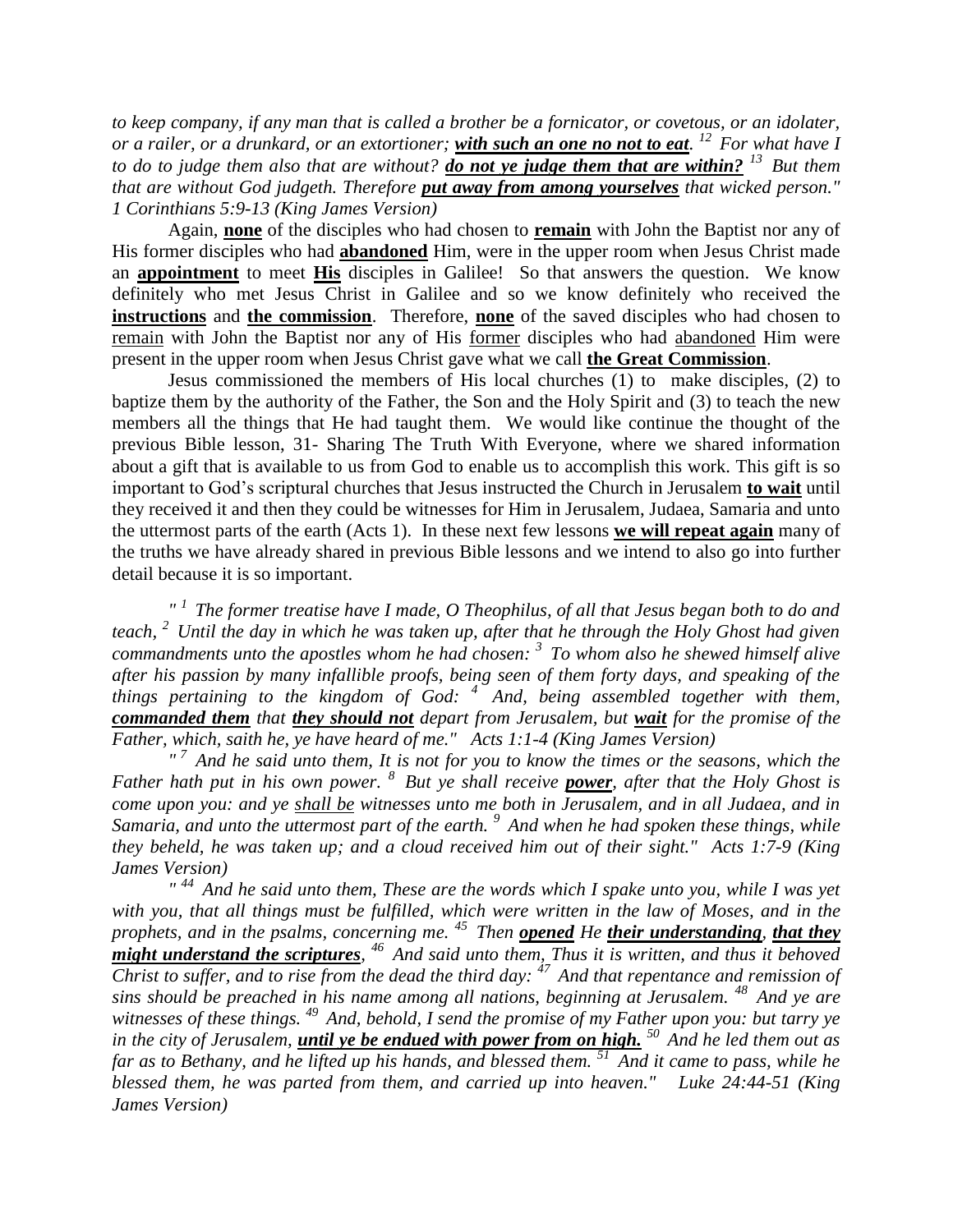In order for us to better understand the **power** that Jesus Christ promised to His disciples (the local church in Jerusalem) it will be helpful for us to read what Christ told His disciples in Matthew 20:20-23. <sup>" 20</sup> Then came to him the mother of Zebedee's children with her sons, *worshipping him, and desiring a certain thing of him. <sup>21</sup>And he said unto her, What wilt thou? She saith unto him, Grant that these my two sons may sit, the one on thy right hand, and the other on the left, in thy kingdom. <sup>22</sup>But Jesus answered and said, Ye know not what ye ask. Are ye able to drink of the cup that I shall drink of, and to be baptized with the baptism that I am baptized with? They say unto him, We are able. <sup>23</sup>And he saith unto them, Ye shall drink indeed of my cup, and be baptized (***immersed***) with the baptism that I am baptized (***immersed***) with: but to sit on my right hand, and on my left, is not mine to give, but it shall be given to them for whom it is prepared of my Father." Matthew 20:20-23 (King James Version)* 

Christ told His disciples that they would be immersed (baptized) into the same agent in which He was immersed (baptized). He could not have been speaking of water baptism since the disciples had already been immersed in water. He promised they were to be baptized or immersed into the same agent into which He had been baptized or immersed. Isaiah tells us about the agent into which Christ was immersed. *" <sup>1</sup>There shall come forth a Rod from the stem of Jesse, And a Branch shall grow out of His roots. (1) <sup>2</sup>The Spirit of the LORD* (Jehovah) *shall rest upon Him, (2) The Spirit of Wisdom and (3)* (the Spirit of) *Understanding, (4) the Spirit of Counsel and (5)* (the Spirit of) *Might, (6) the Spirit of Knowledge and (7) the Spirit of the Fear* (Reverence) *of the Lord." Isaiah 11:1-2 (New King James Version)* 

This passage in Isaiah 11:1-2 lists the sevenfold work of the Holy Spirit of God. Please note that not one of the seven refers to "charismatic" gifts. This is the sevenfold work of the Holy Spirit of God described in Revelation 1:4 and Revelation 5:6.

*"John, To the seven churches in the province of Asia: Grace and peace to you from Him who is, and who was, and who is to come, and from the seven spirits before his throne..." (Revelation 1:4 (New International Version)* 

*"Then I saw a Lamb, looking as if it had been slain, standing in the center of the throne, encircled by the four living creatures and the elders. He had seven horns and seven eyes, which are the seven spirits of God sent out into all the earth." Revelation 5:6 (New International Version)* 

Please note that according to my Greek textbooks, there is no indefinite article in the Greek New Testament text. To help explain that statement, I quote from one of my textbooks, "Essentials of New Testament Greek", Broadman Press, page 16. The portions in parenthesis and the quoted words that are underlined are my contribution in order to help better understand this portion of the textbook without us having to get too technical.

"There is no indefinite article in Greek. Thus we see that  $\alpha \nu \theta \rho \omega \pi o \varsigma$  (pronounced "anth'ro-pos" ) means "man" or "a man." It does not, however, mean "the man" because Greek does have a definite article (and if the writer had meant to say "the man" he would have used the definite article). The definite article for the masculine singular is an "o" with a rough breathing mark over it (ὁ). It is pronounced "ho". This Greek definite article may also be found to be written differently and to be pronounced differently depending upon the three systems of inflecting Greek nouns. Thus "ὁ ανθρωπος" (pronounced " ho anth'-ro-pos" ) means "the man". For the purpose of the exercises the student should observe this carefully. Do not insert an English "the" in the translation unless the Greek article appears; do not insert a Greek "o" unless the English "the" appears (when you translate the practice exercises at the end of this chapter from Greek into English)."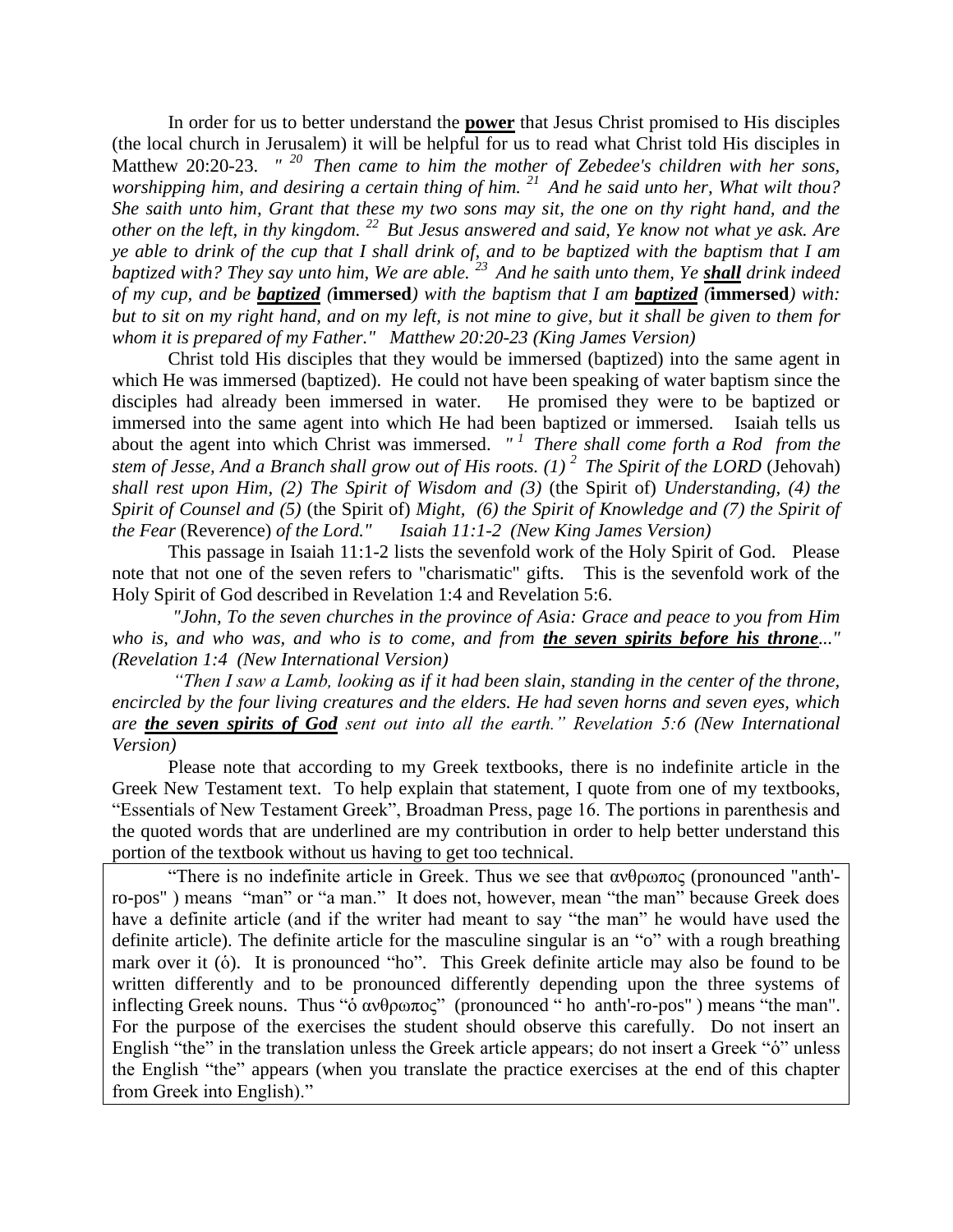The bottom line is this. When we find the Greek definite article "*ὁ"* immediately preceding the Greek words that are translated "Holy Spirit" (*ὁ* πνεῦμα ἅγιος), it is referring to the person of the Holy Spirit. On the other hand, the Greek text may not have the definite article and will read simply "πνεῦμα ἅγιος". In that case, "πνεῦμα ἅγιος" (without the definite article) refers to the quality, the characteristics or the power of the Holy Spirit. Do you recall when Jesus Christ told the church in Jerusalem to tarry in Jerusalem until they were endued with power in Acts 1:8? We find in Acts 2:4 **the Greek text** relates that the local church in Jerusalem was filled with HOLY SPIRIT POWER. The Greek text says that they were filled with πνεῦμα ἅγιος, not *ὁ* πνεῦμα ἅγιος. The Greek text relates that they received the **power** of the Sevenfold Spirit of God, **not the person** of the Holy Spirit. They had already received the person of the Holy Spirit when they were saved. If the person of the Holy Spirit of God was not on this earth **prior** to the day of Pentecost, who was convicting of sin and calling people to salvation? *" <sup>7</sup>I will tell of the kindnesses of the LORD, the deeds for which he is to be praised, according to all the LORD has done for us— yes, the many good things he has done for Israel, according to his compassion and many kindnesses. <sup>8</sup>He said, "Surely they are my people, children who will be true to me"; and so he became their Savior. <sup>9</sup>In all their distress he too was distressed, and the angel of his presence saved them. In his love and mercy he redeemed them; he lifted them up and carried them all the days of old. <sup>10</sup>Yet they rebelled and grieved His Holy Spirit. So he turned and became their enemy and he himself fought against them. <sup>11</sup>Then his people recalled the days of old, the days of Moses and his people— where is he who brought them through the sea, with the shepherd of his flock? Where is he who set His Holy Spirit among them, <sup>12</sup>who sent his glorious arm of power to be at Moses' right hand, who divided the waters before them, to gain for himself everlasting renown, <sup>13</sup>who led them through the depths? Like a horse in open country, they did not stumble;* <sup>14</sup> like cattle that go down to the plain, they were given rest by **the** *Spirit of the LORD. This is how you guided your people to make for yourself a glorious name." Isaiah 63:7-14 (New International Version)* 

Both of my Greek texts state that the translators **should not** have inserted an English "the" in the translation unless the Greek article appears. At the end of this paper, we have listed the scriptures that speak of sevenfold Holy Spirit power (**without** the definite article) and scriptures that speak of the Holy Spirit as a Person **with** the definite article.



Perhaps, before we continue in our study of who receives the illumination of the sevenfold power of the Holy Spirit, we should examine the Lord's Divine Word in order to see who was promised that illumination and why Jesus Christ, in some of His letters to the seven churches threatened to remove the illumination from some churches. Do you recall the lamp holder in the tabernacle that held seven lamps? It was the only source of light inside the tabernacle. It was the only source of illumination for the priests as they carried out their assigned duties inside the tabernacle. Please note that **only the priests** (designated members of the tribe of Levi) **entered the Holy Place in the tabernacle**. *" <sup>1</sup>Then the LORD said to Moses: <sup>2</sup>"Set up the tabernacle, the tent of meeting, on the first day of the first month. <sup>3</sup>Place the ark of the*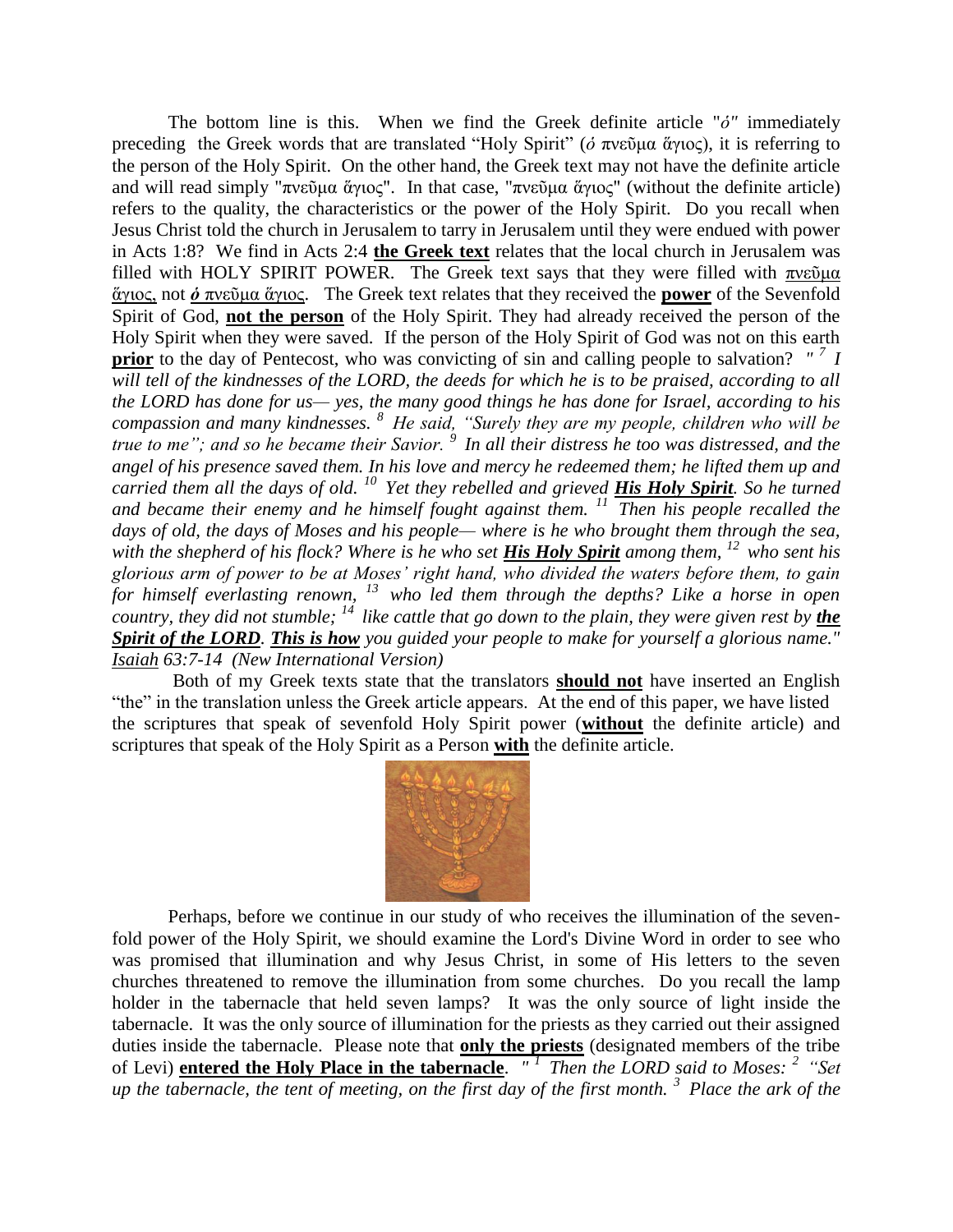*covenant law in it and shield the ark with the curtain. <sup>4</sup>Bring in the table and set out what belongs on it. Then bring in the lampstand and set up its lamps. <sup>5</sup>Place the gold altar of incense in front of the ark of the covenant law and put the curtain at the entrance to the tabernacle. <sup>6</sup> "Place the altar of burnt offering in front of the entrance to the tabernacle, the tent of meeting; <sup>7</sup>*

*place the basin between the tent of meeting and the altar and put water in it. <sup>8</sup>Set up the courtyard around it and put the curtain at the entrance to the courtyard. <sup>9</sup>"Take the anointing oil and anoint the tabernacle and everything in it; consecrate it and all its furnishings, and it will be holy. <sup>10</sup>Then anoint the altar of burnt offering and all its utensils; consecrate the altar, and it will be most holy. <sup>11</sup>Anoint the basin and its stand and consecrate them. <sup>12</sup>"Bring Aaron and his sons to the entrance to the tent of meeting and wash them with water. <sup>13</sup>Then dress Aaron in the sacred garments, anoint him and consecrate him so he may serve me as priest.* <sup>14</sup> *Bring his sons and dress them in tunics. <sup>15</sup>Anoint them just as you anointed their father, so they may serve me as priests. Their anointing will be to a priesthood that will continue throughout their generations." <sup>16</sup>Moses did everything just as the LORD commanded him. <sup>17</sup>So the tabernacle was set up on the first day of the first month in the second year." Exodus 40:1-17 (New International Version)* 

Probably over a million and a half people left Egyptian captivity together. Only designated sons of Aaron were chosen by the Living God to be His priests (please see Exodus 40:15 printed above). The rest of the members of the Jewish Theocracy (1) entered the animal skin fence that enclose the entire courtyard, (2) offered their sacrifices on the Brazen Altar with the aid of the priests and (3) exited the courtyard. The rest of the members of the Jewish Theocracy never went to the Laver nor did they ever enter the Tabernacle. Only the priests were allowed to wash at the Laver (a type or picture of scriptural baptism) outside the entrance to the Tabernacle (a type or picture of a local, scriptural church). The priests then entered the Holy Place to perform their duties. This tells us that there were TWO groups of saved people who were members of the Jewish Theocracy. There were (1) those who the Living God recognized and who served Him as His priests and (2) those who were just as saved but who did not serve Him as His priests, just as today, you have a special group among the saved who the Living God recognizes and who serve Him as His priests through one of Christ's local, scriptural churches. " *<sup>1</sup>Wherefore laying aside all malice, and all guile, and hypocrisies, and envies, and all evil speakings, <sup>2</sup>As newborn babes, desire the sincere milk of the word, that ye may grow thereby: <sup>3</sup> If so be ye have tasted that the Lord is gracious. <sup>4</sup>To whom coming, as unto a living stone, disallowed indeed of men, but chosen of God, and precious, <sup>5</sup>Ye also, as lively stones, are built up a spiritual house, an holy priesthood, to offer up spiritual sacrifices, acceptable to God by* 

*Jesus Christ. <sup>6</sup>Wherefore also it is contained in the scripture, Behold, I lay in Sion a chief corner stone, elect, precious: and he that believeth on him shall not be confounded. <sup>7</sup>Unto you therefore which believe he is precious: but unto them which be disobedient, the stone which the builders disallowed, the same is made the head of the corner, <sup>8</sup>And a stone of stumbling, and a rock of offence, even to them which stumble at the word, being disobedient: whereunto also they were appointed. <sup>9</sup>But ye are a chosen generation, a royal priesthood, an holy nation, a peculiar people; that ye should shew forth the praises of him who hath called you out of darkness into his marvellous light: <sup>10</sup>Which in time past were not a people, but are now the people of God: which had not obtained mercy, but now have obtained mercy. <sup>11</sup>Dearly beloved, I beseech you as strangers and pilgrims, abstain from fleshly lusts, which war against the soul; <sup>12</sup>Having your conversation honest among the Gentiles: that, whereas they speak against you as evildoers, they*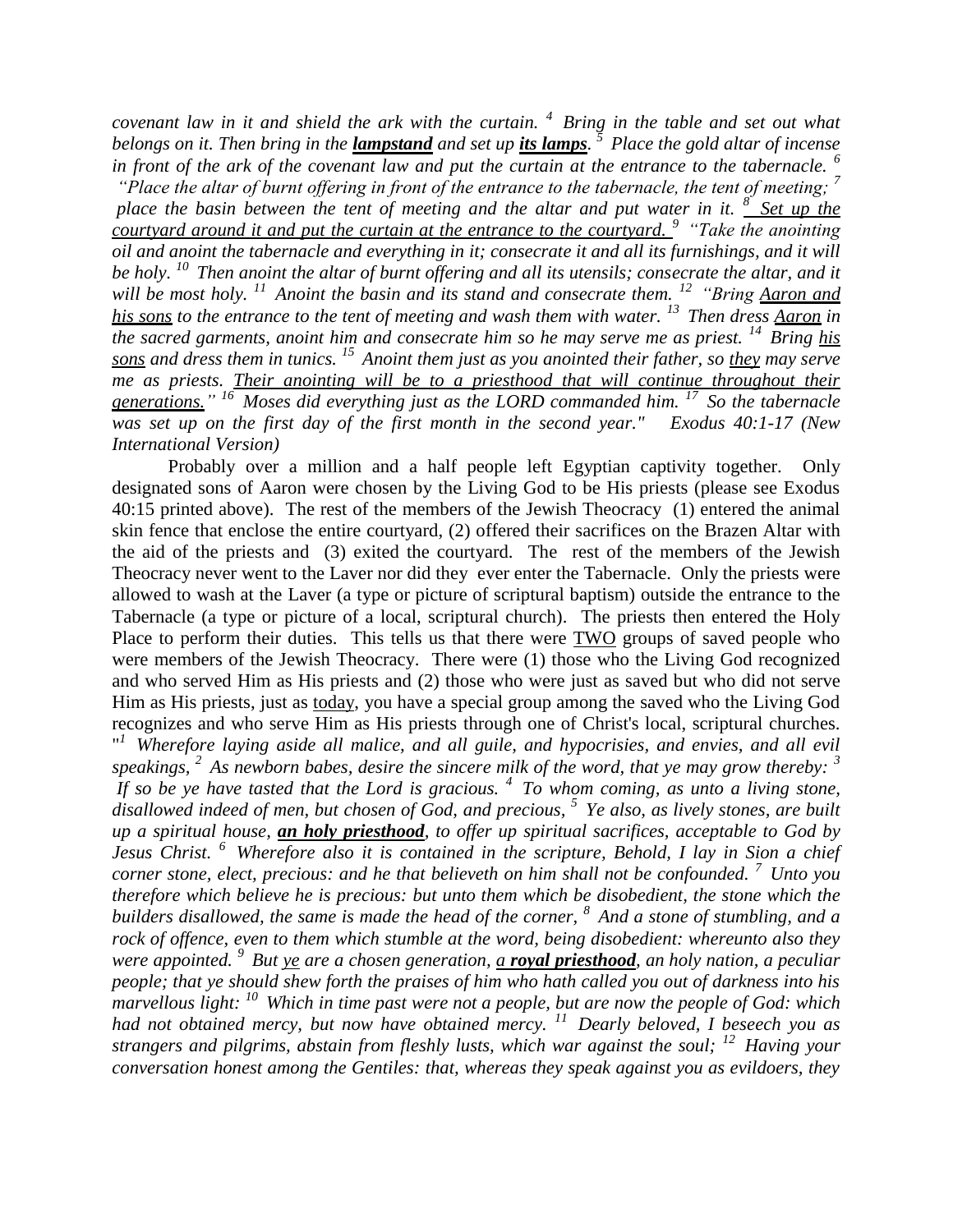*may by your good works, which they shall behold, glorify God in the day of visitation." 1 Peter 2:1-12 (King James Version)* 

We know that Peter was writing to members of local, scriptural churches in 1 Peter 2:1- 12 (printed above) because those to whom he wrote his first recorded letter served in a flock that had elders and under shepherds who were accountable to Jesus Christ. *" <sup>1</sup>So I exhort the elders among you, as a fellow elder and a witness of the sufferings of Christ, as well as a partaker in the glory that is going to be revealed: <sup>2</sup>shepherd the flock of God that is among you, exercising oversight, not under compulsion, but willingly, as God would have you; not for shameful gain, but eagerly; <sup>3</sup>not domineering over those in your charge, but being examples to the flock. <sup>4</sup>And when the chief Shepherd appears, you will receive the unfading crown of glory. <sup>5</sup>Likewise, you who are younger, be subject to the elders. Clothe yourselves, all of you, with humility toward one another, for "God opposes the proud but gives grace to the humble."". 1 Peter 5:1-5 (English Standard Version)*

We know that Peter was writing to members of local, scriptural churches because those to whom he wrote his first recorded letter had been baptized. *" <sup>21</sup>There is also an antitype which now saves us--baptism (not the removal of the filth of the flesh, but the answer of a good conscience toward God), through the resurrection of Jesus Christ, <sup>22</sup>who has gone into heaven and is at the right hand of God, angels and authorities and powers having been made subject to Him." 1 Peter 3:21-22 (New King James Version)* 

Again, the book of Exodus tells us that there were TWO groups of saved people who were members of the Jewish Theocracy. There were (1) those who the Living God recognized and who served Him as His priests and (2) those who were just as saved but who did not serve Him as His priests just as today, you have a special group among the saved who the Living God recognizes and who serve Him as His priests through one of Christ's local, scriptural churches. That special group is authorized and sent out just as Epaphroditus was sent out.

Please note that in Philippians 2:14-30 , Paul recognized Epaphroditus as an apostle (an apostle is one sent). "*<sup>14</sup>Do all things without murmurings and disputings: <sup>15</sup>That ye may be blameless and harmless, the sons of God, without rebuke, in the midst of a crooked and perverse nation, among whom ye shine as lights in the world; <sup>16</sup>Holding forth the word of life; that I may rejoice in the day of Christ, that I have not run in vain, neither laboured in vain. <sup>17</sup>Yea, and if I be offered upon the sacrifice and service of your faith, I joy, and rejoice with you all. <sup>18</sup>For the same cause also do ye joy, and rejoice with me. <sup>19</sup>But I trust in the Lord Jesus to send Timotheus shortly unto you, that I also may be of good comfort, when I know your state. <sup>20</sup>For I have no man likeminded, who will naturally care for your state. <sup>21</sup>For all seek their own, not the things which are Jesus Christ's. <sup>22</sup>But ye know the proof of him, that, as a son with the father, he hath served with me in the gospel. <sup>23</sup>Him therefore I hope to send presently, so soon as I shall see how it will go with me.*  $^{24}$  But I trust in the Lord that I also myself shall come shortly. <sup>25</sup> Yet I *supposed it necessary to send to you Epaphroditus, my brother, and companion in labour, and fellowsoldier, but your messenger (ἀπόστολος - translated apostle in other passages), and he that ministered to my wants. <sup>26</sup>For he longed after you all, and was full of heaviness, because that ye had heard that he had been sick. <sup>27</sup>For indeed he was sick nigh unto death: but God had mercy on him; and not on him only, but on me also, lest I should have sorrow upon sorrow. <sup>28</sup>I sent him therefore the more carefully, that, when ye see him again, ye may rejoice, and that I may be the less sorrowful. <sup>29</sup>Receive him therefore in the Lord with all gladness; and hold such in reputation: <sup>30</sup>Because for the work of Christ he was nigh unto death, not regarding his life, to supply your lack of service toward me." Philippians 2:14-30 (King James Version)*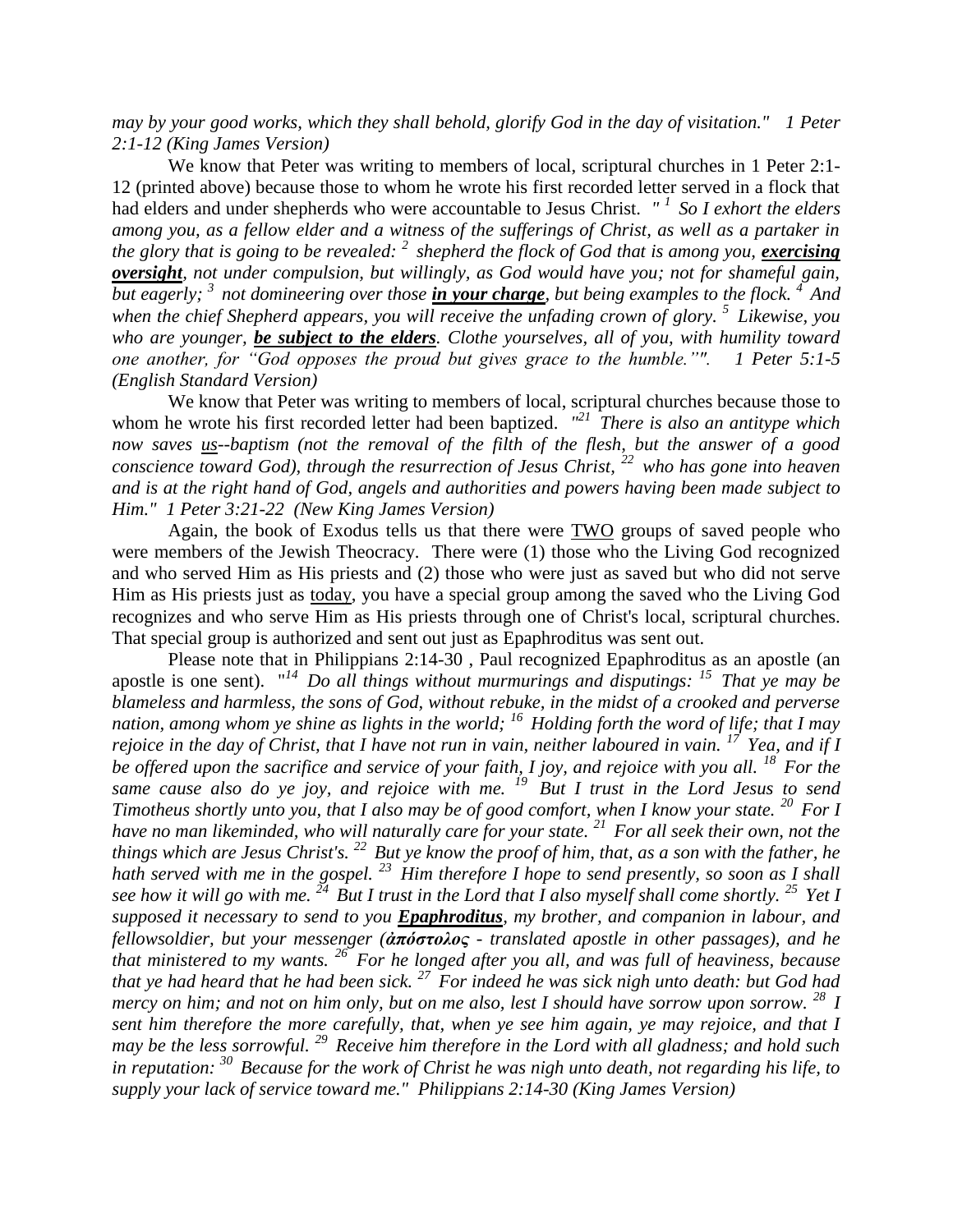Peter referred to those he wrote to in 1 Peter 5:1-5 (printed earlier in this paper) as sheep who were members of a fold or a flock. Please remember that Jesus Christ had told His disciples, the first local, scriptural church, that there were saved people who were not members of their fold, the local church in Jerusalem, who would one day in the future all be caught up together. They also would, one day, all be a part of one fold in Heaven. *" <sup>14</sup>I am the good shepherd; and I know mine own, and mine own know me, <sup>15</sup>even as the Father knoweth me, and I know the Father; and I lay down my life for the sheep. <sup>16</sup>And other sheep I have, which are not of this fold: them also I must bring, and they shall hear my voice: and they shall become one flock, one shepherd." John 10:14-16 (American Standard Version)*

We believe that when Jesus Christ said that He had other sheep who were not members of the flock He was establishing in Jerusalem (the first church that was ever established), He was referring to members of two other groups of saved people, members of the Family of God, who were on this earth at the time. One group were the disciples of John the Baptist who did not come to Him when He called them to be part of His called out assembly. The second group were those who had come to Him when He called them to be part of His called out assembly but later abandoned him. Even though they were not His disciples and members of the church in Jerusalem, it is important to remember they did not lose their salvation. They were just not in the place Christ authorized in order to give Him the greatest service. *" <sup>66</sup>At this point many of his disciples turned away and deserted him. <sup>67</sup>Then Jesus turned to the Twelve and asked, "Are you going too?" <sup>68</sup>Simon Peter replied, "Master, to whom shall we go? You alone have the words that give eternal life, <sup>69</sup>and we believe them and know you are the holy Son of God." John 6:66- 69 (The Living Bible)*

Those who remained disciples (the recognized members of the local church in Jerusalem) needed the illumination and the sevenfold Holy Spirit power in order to do the work Jesus Christ commissioned them to do in Matthew 28:18-20. *" <sup>16</sup>The eleven disciples went into Galilee to the hillside to which Jesus had directed them. <sup>17</sup>When they saw him they worshiped him, though some had doubts. <sup>18</sup>Then Jesus came up and said to them, "All authority in heaven and on earth has been given to me. <sup>19</sup>Therefore, as you go, make disciples of all nations, baptizing them in the name of the Father, and of the Son, and of the Holy Spirit, <sup>20</sup>teaching them to obey all that I have commanded you. And remember, I am with you every day until the end of the age." Matthew 28:16-20 (International Standard Version)*

Jesus Christ had more than eleven disciples when He ascended back to Heaven. Matthew 28:16 simply says that the first eleven disciples were present in Galilee. We see however, that some of those present had doubts. Each of the first eleven apostles had seen Jesus Christ at least once during the forty days between His resurrection and His ascension to the Throne Room of the Living God, so none of them would have had doubts. So who had doubts? **Some of the over five hundred of His disciples who met Him in Galilee, as He instructed.** (1 Corinthians 15:1- 11, printed below).

Paul wrote in his first letter to the local church in Corinth, *" <sup>3</sup>I passed on to you what I received, of which this was most important: that Christ died for our sins, as the Scriptures say; <sup>4</sup> that he was buried and was raised to life on the third day as the Scriptures say; <sup>5</sup>and that he was seen by Peter and then by the twelve apostles. <sup>6</sup>After that, Jesus was seen by more than five hundred of the believers at the same time. Most of them are still living today, but some have died.* 

*<sup>7</sup>Then he was seen by James and later by all the apostles. <sup>8</sup>Last of all he was seen by me—as by a person not born at the normal time. <sup>9</sup>All the other apostles are greater than I am. I am not even good enough to be called an apostle, because I persecuted the church of God. <sup>10</sup>But God's*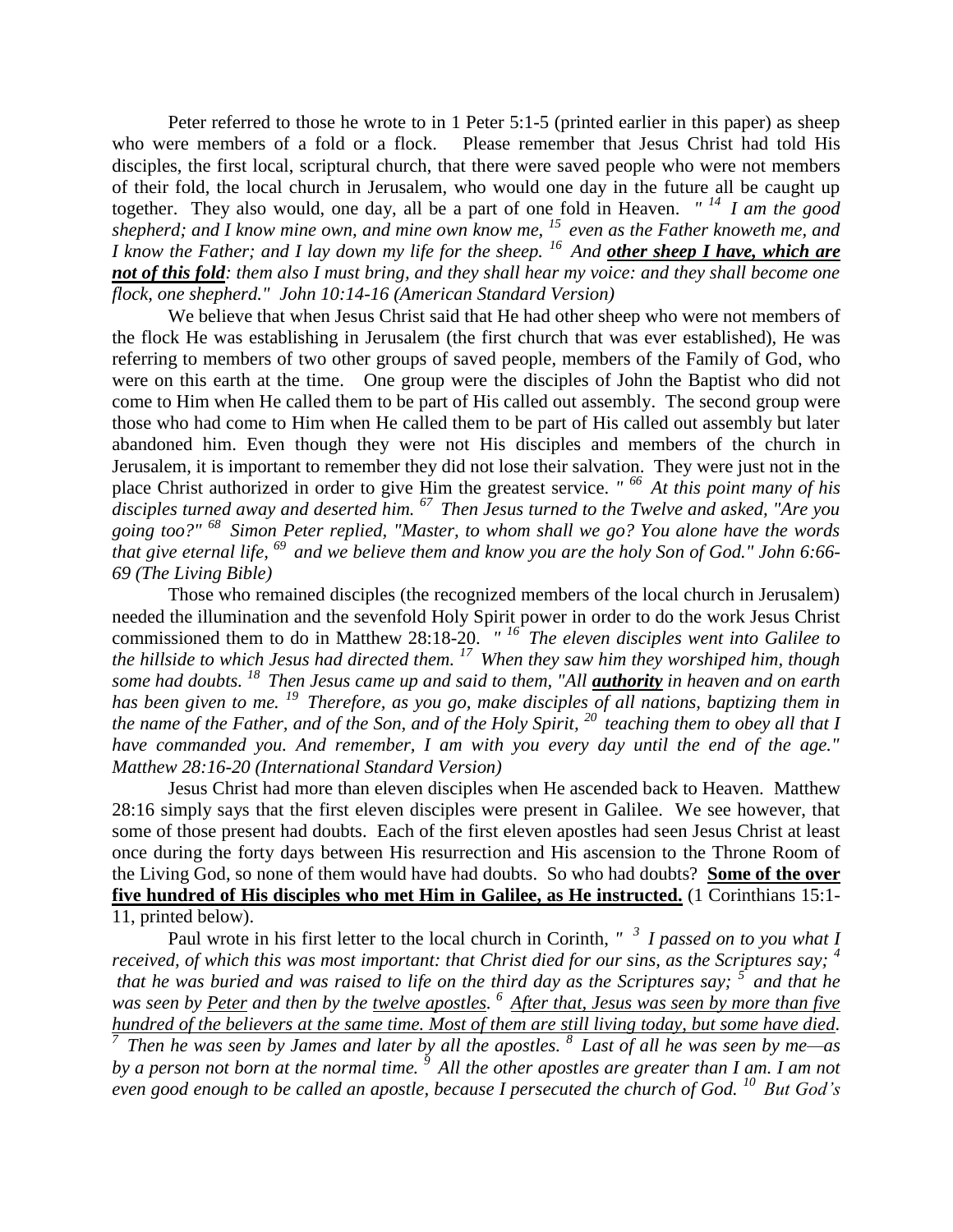*grace has made me what I am, and his grace to me was not wasted. I worked harder than all the other apostles. (But it was not I really; it was God's grace that was with me.) <sup>11</sup>So if I preached to you or the other apostles preached to you, we all preach the same thing, and this is what you believed." 1 Corinthians 15:3-11 (New Century Version)*

So, just as the priests who served in the Hebrew Theocracy needed illumination as they carried out their assigned duties inside the tabernacle, the priests who serve Christ in one of His local, scriptural churches need the sevenfold power and illumination of the Holy Spirit today in order to fulfill the commission in Matthew 28:16-20 that has been passed down to us.

There is another important point we would like to mention. The members of Christ's scriptural churches need to daily petition the Holy Spirit to keep them filled with the sevenfold power and illumination of the Holy Spirit so that they can **excel** in doing the work Christ commissioned them to do in Matthew 28:16-20 (printed earlier). This, of course, has nothing to do with salvation but is applicable to service.

In addition, may we call your attention to the fact that once the church in Jerusalem received the sevenfold power of the Holy Spirit, that was **all** they needed to be successful in fulfilling the commission they had been given. No wonder so few churches today experience success in fulfilling their commission. Instead of **seeking** and **using** the sevenfold power of the Holy Spirit, they are depending upon programs of one sort or the other to be successful in reaching the lost for Christ, baptizing them into their membership and teaching them the things Christ taught His disciples. Because of that, we find the membership has little success in reaching the lost and are experiencing a dwindling membership of literate teachers. Some have lost **all** their literate teachers and have to rely on the "fluff" in their literature and their classes instead of the meat of God's Divine Word. They reach the point where the attitude within that church is "we are rich and have need of nothing". When that happens that church forces Jesus Christ out and He will not even be present when they claim to be dining with Him (the Lord's Supper). "<sup>14</sup> "To the angel of the church in Laodicea, write this: " The Amen, the faithful and *true witness, the source of God's creation, says this: <sup>15</sup>"I know your works; I know that you are neither cold nor hot. I wish you were either cold or hot. <sup>16</sup>So, because you are lukewarm, neither hot nor cold, I will spit you out of my mouth. <sup>17</sup>For you say, 'I am rich and affluent and have no need of anything,' and yet do not realize that you are wretched, pitiable, poor, blind, and naked. <sup>18</sup>I advise you to buy from me gold refined by fire so that you may be rich, and white garments to put on so that your shameful nakedness may not be exposed, and buy ointment to smear on your eyes so that you may see. <sup>19</sup>Those whom I love, I reprove and chastise. Be earnest, therefore, and repent. <sup>20</sup>" ' "Behold, I stand at the door and knock. If anyone hears my voice and opens the door, (then) I will enter his house and dine with him, and he with me. <sup>21</sup>I will give the victor the right to sit with me on my throne, as I myself first won the victory and sit with my Father on his throne." Revelation 3:14-21 (New American Bible - United States Conference of Catholic Bishops)*  TO BE CONTINUED...

## SCRIPTURES THAT SPEAK OF SEVENFOLD HOLY SPIRIT POWER (**WITHOUT** THE DEFINITE ARTICLE)

Matthew 1:18; 1:20; 3:11 Mark 1:8